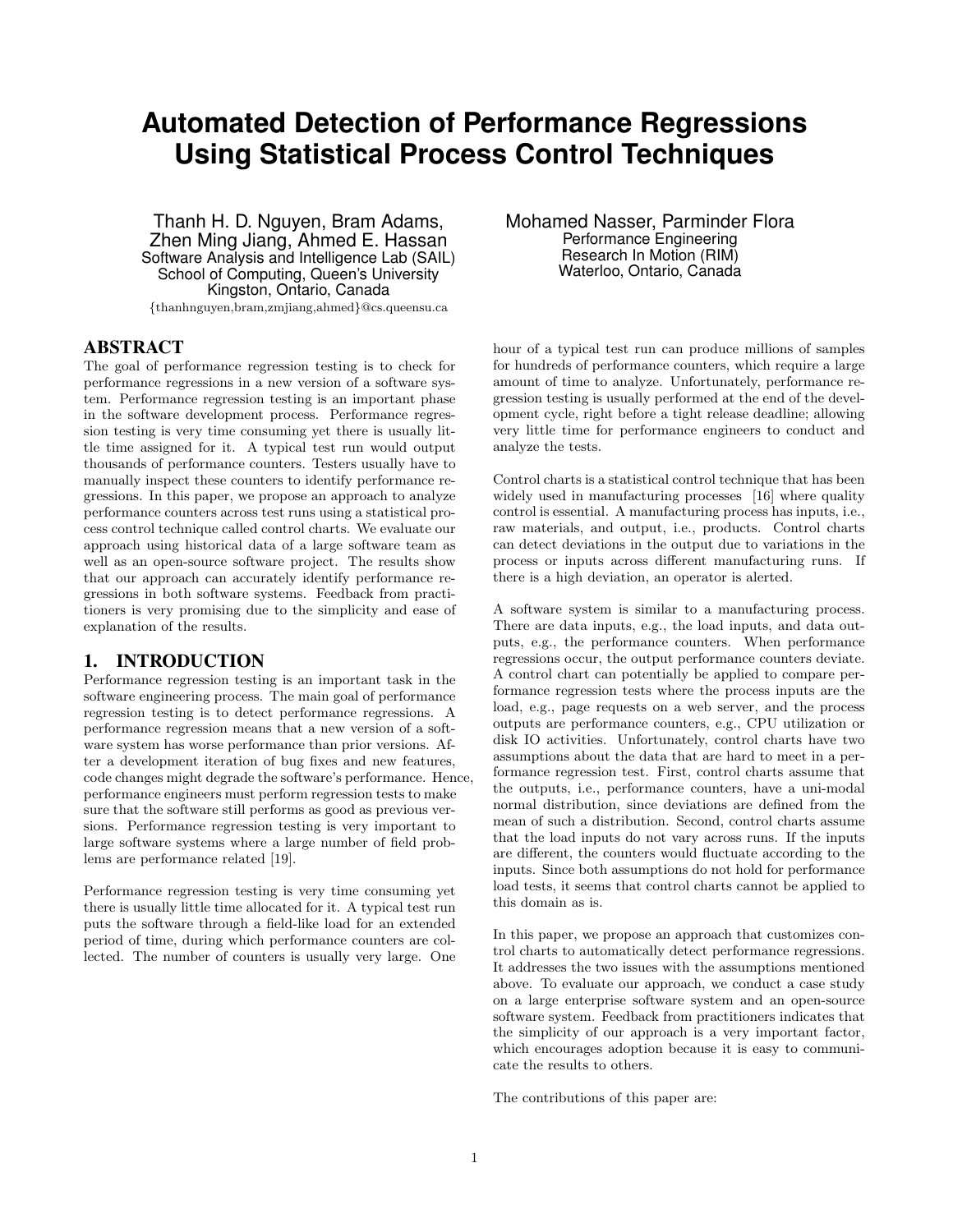- We propose an approach based on control charts to identify performance regressions.
- We derive effective solutions to satisfy the two assumptions of control charts about non-varying load and normality of the performance counters.
- We show that our approach can automatically identify performance regressions by evaluating its accuracy on a large enterprise system and an open-source software system.

The paper is organized as follows. In the next section, we introduce control charts. Section 3 provides the background on performance regression testing and the challenges in practice. Section 4 describes our control charts based approach, which addresses the challenges. In Section 5, we present the two case studies, which evaluate our approach. Section 6 summarizes the related work and the feedback from practitioners on our approach. We conclude in Section 7.

# 2. CONTROL CHARTS

## 2.1 What Are Control Charts?

Control charts were first introduced by Shewhart [16] at Bell Labs, formerly known as Western Electric, in the early 1920s. The goal of control charts is to automatically determine if a deviation in a process is due to common causes, e.g., input fluctuation, or due to special causes, e.g., defects. Control charts were originally used to monitor deviation on telephone switches.

Control charts have since become a common tool in statistical quality control. Control charts are commonly used to detect problems in manufacturing processes where raw materials are inputs and the completed products are outputs. We note that, despite the name, control charts is not just a visualization technique. It is a statistical technique that outputs a measurement index called violation ratio.

Figure 1(a) and 1(b) show two example control charts. The x-axis represents time, e.g., minutes. The y-axis is the process output data. For this example, we are monitoring the response rate of a web server. The two solid lines are the Upper Control Limits (UCL) and Lower Control Limit (LCL) in between which the dashed line in the middle is the Centre Line  $(CL)$ . Figure  $1(a)$  is an example where a process output is within its control limits. This should be the normal operation of the web server. Figure 1(b), on the other hand, is an example where a process output is out-of-control. In this case, operators should be alerted for further investigation.

## 2.2 Construction of Control Charts

A control chart is typically built using two datasets: a baseline dataset and a target dataset.

The baseline dataset is used to create the control limits, i.e., LCL, CL, and UCL. In the example of Figure 1(a) and 1(b), the baseline set would be the response time of the web server in the previous hour, previous day, or any past operation periods. The CL is the median of all samples in the baseline dataset during a particular period. The LCL is the lower limit of the normal behaviour range. The UCL is the upper limit. The LCL and the UCL can be defined in several ways. A common choice is three standard deviations from the CL. Another choice would be the  $1^{th}$ ,  $5^{th}$ , or  $10^{th}$  percentiles for the LCL and  $90^{th}$ ,  $95^{th}$ , or  $99^{th}$  percentiles for the UCL. For example: there are eleven response time readings of 3, 4, 5, 6, 7, 8, 9, 10, 11, 12, and 13 milliseconds in the baseline set. If we use the  $10^{th}$  and the  $90^{th}$  percentile as control limits, the LCL, CL, and UCL would be 4, 8, and 12 respectively.

The target dataset is then scored against the control limits of the baseline dataset. In Figure 1(a) and 1(b), the target data are the crosses. Those would be the response time of the current operating periods, e.g., the current hour or day.

The result of an analysis using control charts is the violation ratio. The violation ratio is the percentage of the target dataset that is outside the control limits. For example, if the LCL and the UCL is 4 and 12 respectively, and there are ten readings of 4, 2, 6, 2, 7, 9, 11, 13, 8, and 6, then the violation ratio is  $30\%$  (3/10). The violation ratio represents the degree to which the current operation is out-of-control. A threshold is chosen by the operator to indicate when an alert should be raised. A suitable threshold must be greater than the normally expected violation ratio. For example, if we choose the  $10^{th}$  and the  $90^{th}$  percentile as control limits, the expected violation ratio is 20%, because that is the violation ratio when scoring the baseline dataset against the control chart built using itself. So, the operator probably wants to set a threshold of 25% or 30%.

# 2.3 Assumptions of Control Charts

There are two basic assumptions of control charts:

Non-varying process input. Process output usually fluctuates with the process input. If the process input rate increases, the violation ratio will increase and an alert will be raised independent of how the system reacts to the fluctuation input. Such alert would be a false positive because it does not correspond to a problem. So, the first condition for applying control charts is the stability of the process input.

Normality of process output. Process output usually has a linear relationship with the process input. This linear relation leads to a normal distribution of the process output which is the main underlying statistical foundation of control charts. However, some manufacture processes take multiple types of input, each of which individually still output a normal distribution. However, the combination of these inputs would have a multi-modal distribution, which is impossible to compare using control charts.

In the following section, we explain in details why these two assumptions are hard to meet in performance regression testing. We will give examples for each condition and propose solutions to adapt the performance counters such that we can apply control charts to detect performance regressions.

# 3. PERFORMANCE REGRESSION TESTING

Performance regression test is a kind of load test that aims to detect performance regressions in the new version of a software system. A performance regression means that the new version uses more resources or has less throughput than prior versions. We note the difference between performance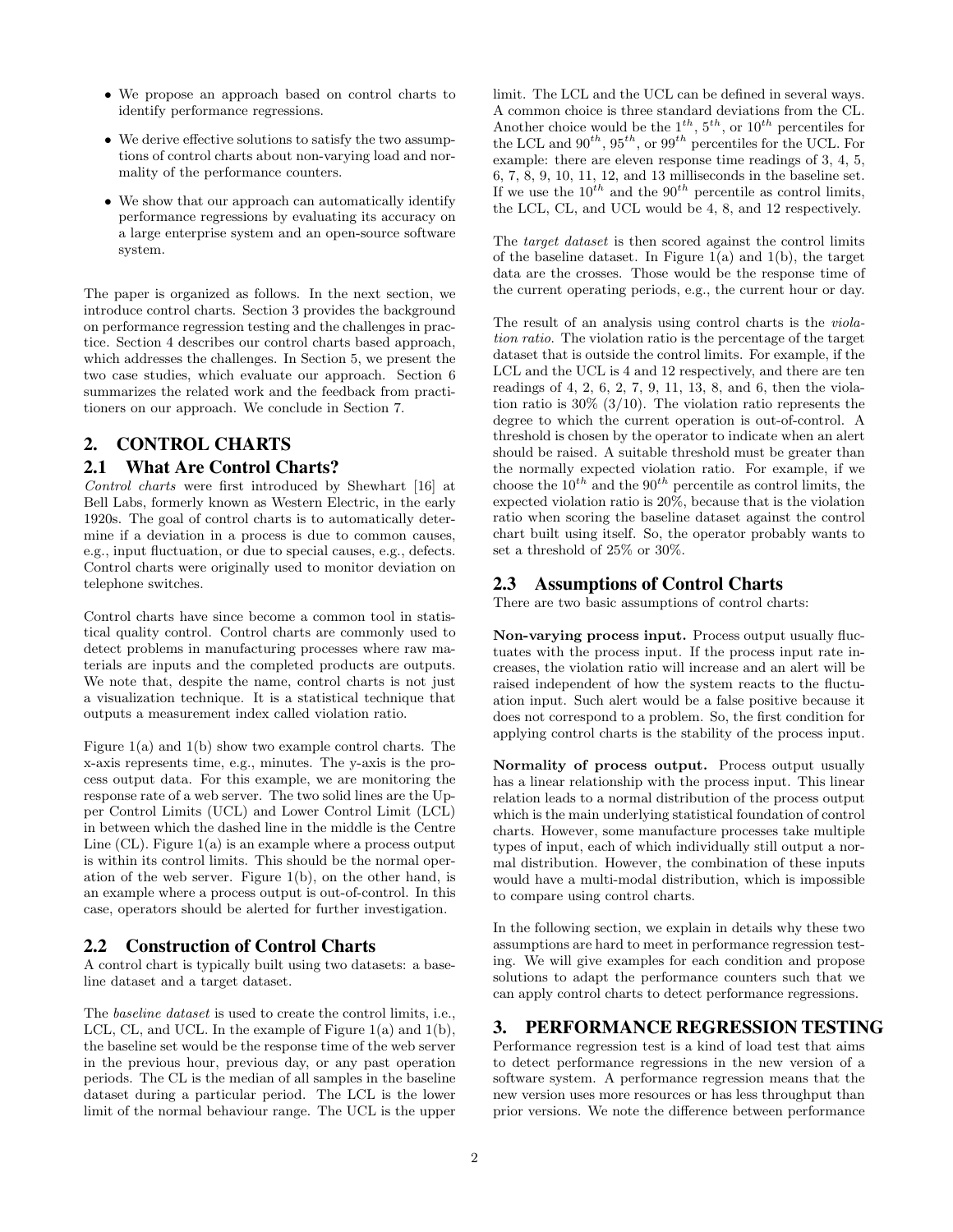

Figure 1: Example of a control chart, which detects deviation in process output.



Figure 2: Conceptual diagram of performance regression testing.

regression testing and stress testing (which is not the focus of this paper). The goal of stress testing is to benchmark the maximum load a software system can handle. The goal of a performance regression testing, on the other hand, is to determine if there is a performance regression between software versions at a normal field-like load. Figure 2 shows a conceptual diagram of a performance regression testing process which is very similar to other regression testing (e.g, functional regression testing).

Apply the load. Both the existing version and the new version are put through the same load input. The load input is usually called a load profile which describes the expected workload of the system once it is operational in the field [1]. A load profile consists of the use case scenarios and the rate of these scenarios. For example, a commercial website should process 100 page requests/sec. So the test engineers would use a load generator to create 100 pages requests/sec which are directed to the web server under test. This rate is maintained for several hours or even a few days. To mimic real life, the rate is applied using a randomizer instead of applying it in a constant fashion.

During the test, the application is monitored to record the execution logs and performance counters data. In our case, we are only interested in performance counters. A load test typically collects four main types of performance counters:

- CPU utilization: the percentage of utilized CPU per thread (in percentage).
- Memory utilization: the used memory (in megabytes).
- Network IO: the amount of network transfer (in and out - in megabytes).

• Disk IO: the amount of disk input and output.

Detect performance regressions. After the tests are done, the test engineers have to analyze the performance counters. They compare the counters of the new version with the existing version. The runs/counters of the existing version are called the baseline runs/counters. The runs/counters of the new version are called the target runs/counters. If the target counters are similar to the baseline counters, the test will pass, i.e., there is no performance regression. Otherwise, the test engineers will alert the developers about the potential of performance regression in the new version. For example, if the baseline run uses 40% of CPU on average and the target run uses 39% of CPU on average, the new version should be acceptable. However, if the target run uses 55% of CPU on average, there is likely a performance problem with the new version.

# 3.1 Challenges in Detecting Performance Regressions

There is already good commercial support for executing performance regression test and recording performance counters. HP has the LoadRunner software [9], which can automatically simulate the work load of many network protocols. Microsoft also has a load test tool, which can simulate load on web sites or web services. The tool is offered as part of the Visual Studio suite [14]. On the other hand, detecting performance regression is usually done manually.

Challenge 1: Many performance counters to analyze.

In large software systems, e.g., Google search engine or large web server farms, there are many components across several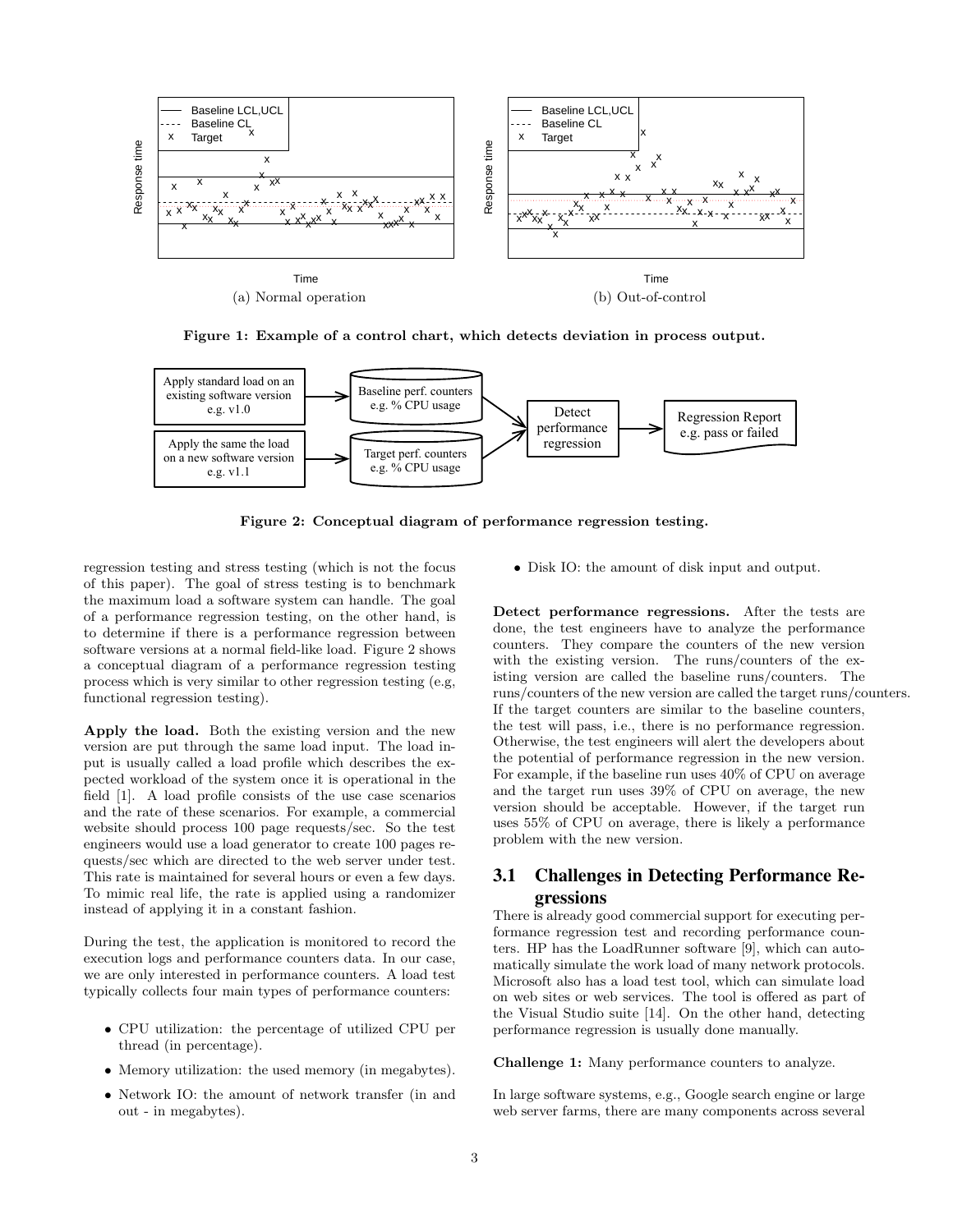machines. The total number of counters are in the thousands with each counter being sampled at a high rate leading to millions of data samples to analyze. Comparing the counters to find performance regressions is very time consuming.

Challenge 2: Inconsistent performance counters across test runs.

A big assumption in performance regression testing, as conceptualized in Figure 2, is that the performance counters will be the same if the software does not change. Thus, if the baseline run uses  $X\%$  of CPU and target run also uses X%, then there is no change in the performance, i.e., there are no performance regressions. On the opposite side, if the target run uses  $>X\%$  of CPU, then there is likely a performance regression. The assumption here is that  $X\%$  is a fixed number.

In a large software system, the output performance counters might be different due to the nondeterministic nature of the system. For example, a web server would cache the recently accessed web pages to improve performance. If there is a high burst of page requests at the beginning of a test run, the performance of the rest of the run will be remarkably better than if the high burst happens at the end of the run, because the cache would be filled faster in the former case. Hence, five different baseline runs can yield 57%, 65%, 62%, 56%, and 60% of CPU utilization. Although all the runs average at about 60%, it is not clear if 60% should be the baseline to compare against when a new version of the software is tested. If the new version's run yields a 65% CPU utilization, can we be certain that there is a performance regression? After all, there is one baseline run that uses 65% CPU.

To eliminate uncertainty, every time a new test run is performed, the testers usually have to rerun the old version test right after so they can compare between the two runs. The extra run is very time consuming.

# 4. A CONTROL CHARTS BASED APPROACH TO DETECT PERFORMANCE REGRES-SIONS

A good approach to detect performance regressions should address the two aforementioned challenges from the previous section.

Trubin et al. [18] proposed the use of control charts for infield monitoring of software systems where performance counters fluctuate according to the input load. Control charts can automatically learn if the deviation is out of a control limit, at which time, the operator can be alerted. The use of control charts for monitoring inspires us to explore them for the study of performance counters in performance regression tests. A control chart from the counters of previous test runs, may be able to detect "out of control" behaviours, i.e., deviations, in the new test run. The difficulty though is that we want to detect deviations of the process, i.e., the software system, not the deviations of the input, i.e., the load.

Figure 3 shows a conceptual overview of our proposed control charts based approach. For each counter, we use the counters in all the baseline runs, i.e., the runs of prior versions, to determine the control limits for the control chart. Then, we score the target run using those limits. The resulted violation ratio is an indicator of performance regressions in the new software version. If the violation ratio is high, the chance of a regression is high as well. If the violation ratio is low, the chance of a regression is low.

An approach based on control charts would address the two challenges of performance regression testing. Control charts provide an automated and efficient way to use previous baseline runs to compare against a new test run without having to perform more baseline runs (i.e., with minimal human intervention).

However, to apply control charts to detect performance regressions, we have to satisfy the two assumptions of control charts explained in Section 2: non-varying process input and normality of the output. Unfortunately, these two assumptions are difficult to meet if we use the performance counters as is. Hence we propose two preprocessing steps on the counter data before constructing the control chart. These steps are represented as the Scale and Filter processing boxes in Figure 3). In the next two subsections, we describe in detail each of the proposed solutions and evaluate their effectiveness.

# 4.1 Satisfying the Non-Varying Input Assumption

In performance regression testing (Figure 2), the same load is applied to both the baseline and target version. For example if the load profile specifies a rate of 5,000 requests per hour, the load generator will aim for 5,000 requests per hour in total using a randomizer. The randomization of the load is essential to trigger possible race conditions and to ensure a realistic test run. However, the randomization leads to varying inputs throughout the different time periods of a test run. The impact of randomization on the input load and the output counters increases as the system becomes more complex with many subcomponents having their own processing threads and timers. Even in the Dell DVD Store system [5] (see Section 5), which is a relatively small and simple system, the load driver employs a randomizer. This randomizer makes it impossible to get two similar test runs with the same effective load input.

If the input load are different between runs, it is difficult to identify performance regressions since the difference in the counters can be caused by the different in the input load instead of performance related changes in the code. Figure 5 shows a performance counter of two different runs coming from two successive versions of a software system (see Section 5 for more details). We divide the runs into eight equal periods of time (x-axis). The y-axis shows the median of the performance counter during that period. The red line with round points is the baseline, which is from an earlier build. The blue line with triangular points is the target, which is from the new build. According to documentation, the fixes between the two builds should not affect the performance of the system. Hence, the performance counters should be very similar. Yet, it turns out that they are different because of the variation in the effective input load due to randomization of the load. The smallest difference is 2% in the eighth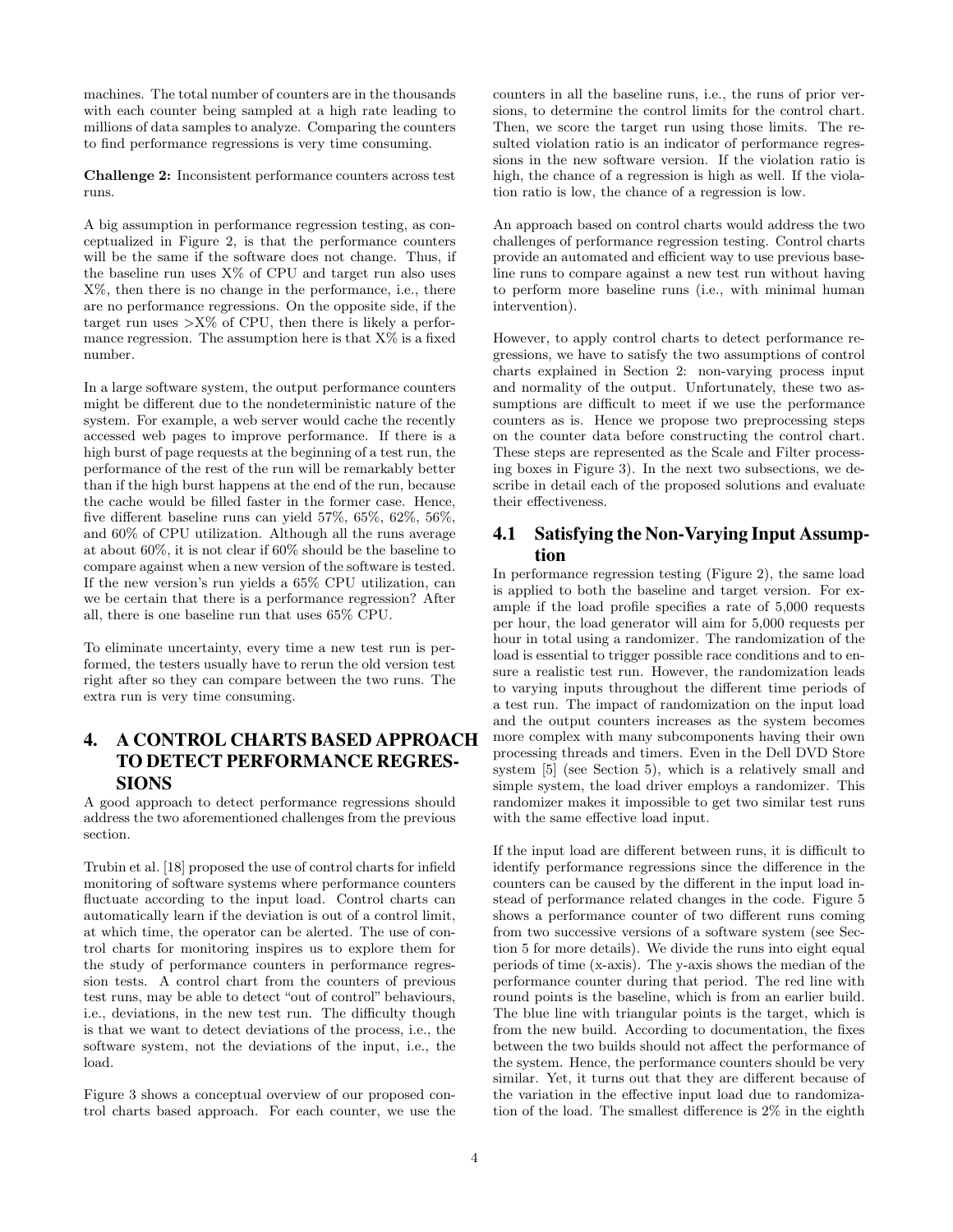

Figure 3: Outline of our approach to detect performance regression.

period. The highest difference is 30% in the first period. On average, the difference is about 20%. The actual load inputs are about 14% different between the two runs.

#### *4.1.1 Proposed Solution*

Our proposal is to scale the performance counter according to the load. Under normal load and for well designed systems, we can expect that performance counters are proportionally linear to the load intensity. The higher the load, the higher the performance counters are. Thus, the relationship between counter values and the input load can be described with the following linear equation:

$$
c = \alpha * l + \beta \tag{1}
$$

In this equation,  $c$  is the average value of the performance counter samples in a particular period of a run.  $l$  is the actual input load in that period.  $\alpha$  and  $\beta$  are the coefficients of the linear model.

To minimize the effect of load differences on the counters, we derive the following technique to scale each counter of the target run:

- We collect the counter samples  $(c_b)$  and corresponding loads  $(l_b)$  in the baseline runs. For example, in third minute the CPU utilization is 30% when the load is 4,000 requests per minute. In the next minute, the load increases to 4,100 so the CPU utilization increases to 32%.
- We determine  $\alpha$  and  $\beta$  by fitting counter samples, e.g. the CPU utilization, and the corresponding load, e.g. the number of requests per second, into the linear model:  $c_b = \alpha * l_b + \beta$  as in (1). The baseline runs usually have thousands of samples, which is enough to fit the linear model.
- Using the fitted  $\alpha$  and  $\beta$ , we can then scale the corresponding counter of the target run  $(c_t)$  using the corresponding load value  $(l_t)$  as in  $(2)$ .

$$
c_t = c_b * \frac{\alpha * l_t + \beta}{\alpha * l_b + \beta} \tag{2}
$$

#### *4.1.2 Evaluation*

Evaluation Approach. The accuracy of the scaling technique depends on the accuracy of the linear model in (1). To evaluate the accuracy of the linear model, we need to use the test runs of a software system. Hence, we evaluate the accuracy on an industrial software system (see Section 5 for more information).

We run a set of controlled test runs to build the linear model as in (1). The control runs use the same stable version. We pick a different target load for each test. For example, if the first three runs have actual loads of 1,000, 1,200, and 1,000, we will aim for a load of 1,200 for the fourth run. This choice ensures that we have enough data samples for each load level, i.e., two runs with 1,000 and two runs with 1,200 in this example.

For each test run, we extract the total amount of load l and the mean performance counter c for each period of the runs. Then we train a linear model to determine  $\alpha$  and  $\beta$  using part of the data. Then we can test the accuracy of the model using the rest of the data. This technique is used commonly to evaluate linear models. A common ratio for train and testing data is 2:1. We randomly sample two-thirds of the periods to train the linear model. Then we use the remaining one-third to test the model. We repeat this process 50 times to eliminate possible sampling bias.

Results. Figure 4 shows the result of our evaluation. The graph on the left is the box plot of the Spearman correlation between the predicted and the actual counter values. If the Spearman correlation nears zero, the model is a bad one. If the Spearman correlation nears one, then the model fits well. As we can see, all 50 random splits yield very high correlations. The graph on the right is the box plot of the mean error between the predicted and the actual counter values. As we can see, the errors, which are less than 2% in most cases, are very small. These results show that the linear model used to scale the performance counters based on the actual load is very accurate.

Example. Figure 6 shows the performance counters of the two runs in Figure 5 after our scaling. The counters of the two tests are now very similar. As we can see, after scaling, the target runs fluctuate closer to the baseline test. The difference between the two runs is about 9% (between 2% to 15%) after scaling compared to 20% (between 2% to 30%) without scaling (Figure 5).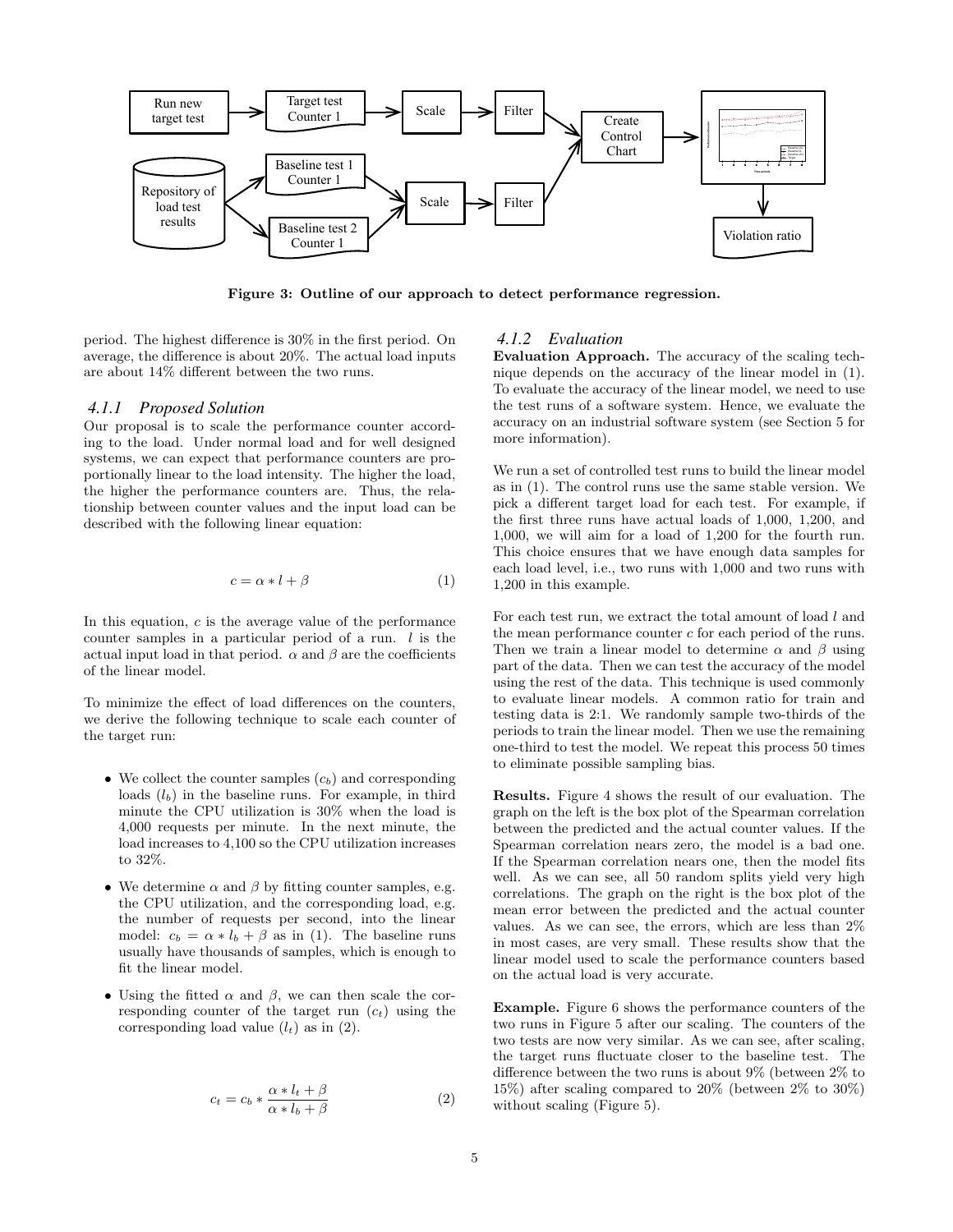

Figure 4: The accuracy of the linear model in (1). Left: The Spearman correlations between the predicted and actual performance counter values of 50 random splits. Right: The errors between the predict and actual value in percentage.

## 4.2 Satisfying the Normality of Output Assumption

Process output is usually proportional to the input. So the counter samples' distribution should be a uni-modal normal distribution (unless the load is pushed to the maximum, as in stress testing, the counter distribution will skew to the right).

However, the assumption here is that there is only one kind of effective load input. If there are many kinds of input, the distribution of counters would be multi-modal as we explained in Section 2.3. Figure 9 shows the normal QQ plot of a performance counter of a software under test (the Enterprise system in Section 5). If the counter is uni-modal, its samples should form a diagonal straight line. As we can see, the upper part of the data fluctuates around a diagonal straight line. However, the lower end does not. Unfortunately, the data points at the lower end are not outliers; they appear in all test runs of the software. As such, the overall distribution is not uni-modal. A Shapiro-Wilk normality test on the data confirms that with  $p < 0.05$ .

Figure 7 shows a density plot of a performance counter of two test runs of the same software under test. These two runs come from two successive versions. The green line with round points is the baseline run, which is based on an older version. The red line with triangles is the target, which is from a new version. As we can see in the graph, the distribution of the performance counters resembles a normal distribution. However, the left tail of the distribution always stays up instead of decreasing to zero.



Figure 5: The performance counters of two test runs. The difference in performance is not a performance regression since both runs are of very similar builds. The difference (20% average) is due to differences in the actual load.

When the system is under a load, the performance counters respond to the according load in a normal distribution. However, in between periods of high load, the performance counter is zero since there is no load input. The first point on the density plot for both runs is about 4%. Hence, the performance counter is at zero for about 4% of the time during both test runs. The target run spent 5% of its time at semi-idle state (the second point from the left on the red curve). We discover that, when there is no load, the system performs book keeping tasks. These tasks require only small amounts of resources. We can consider these tasks as a different kind a load input. These secondary tasks create a second peak in the distribution curve, which explains the long tail in the QQ plot of Figure 9.

Unfortunately, this is a common behaviour. For example, on a web server, a web page would contain images. When a web page is requested by the client, the web server has to process and serve the page itself and the attached images. The CPU cycles required to process an image are almost minimal. Web pages, on the other hand, require much more processing since there might be server side scripts on them. Thus the distribution of the CPU utilization would be a bi-modal distribution. The main peak would correspond to processing the web pages. The secondary peak would correspond to processing the images.

In the software system we study, only 16% of the studied test runs are uni-modal. We confirm that these runs are, in fact, normal as confirmed by Shapiro-Wilk tests ( $p > 0.05$ ). The majority of the runs, which is about 84%, have a bi-modal distribution similar to that of the target run in Figure 7. In the bi-modal runs, the left peak corresponds to the idle-time spent on book-keeping tasks. The right peak corresponds to the actual task of handling the load. The relative scale of the two peaks depends on how fast the hardware is. The faster the hardware, the more time the system idles, i.e.,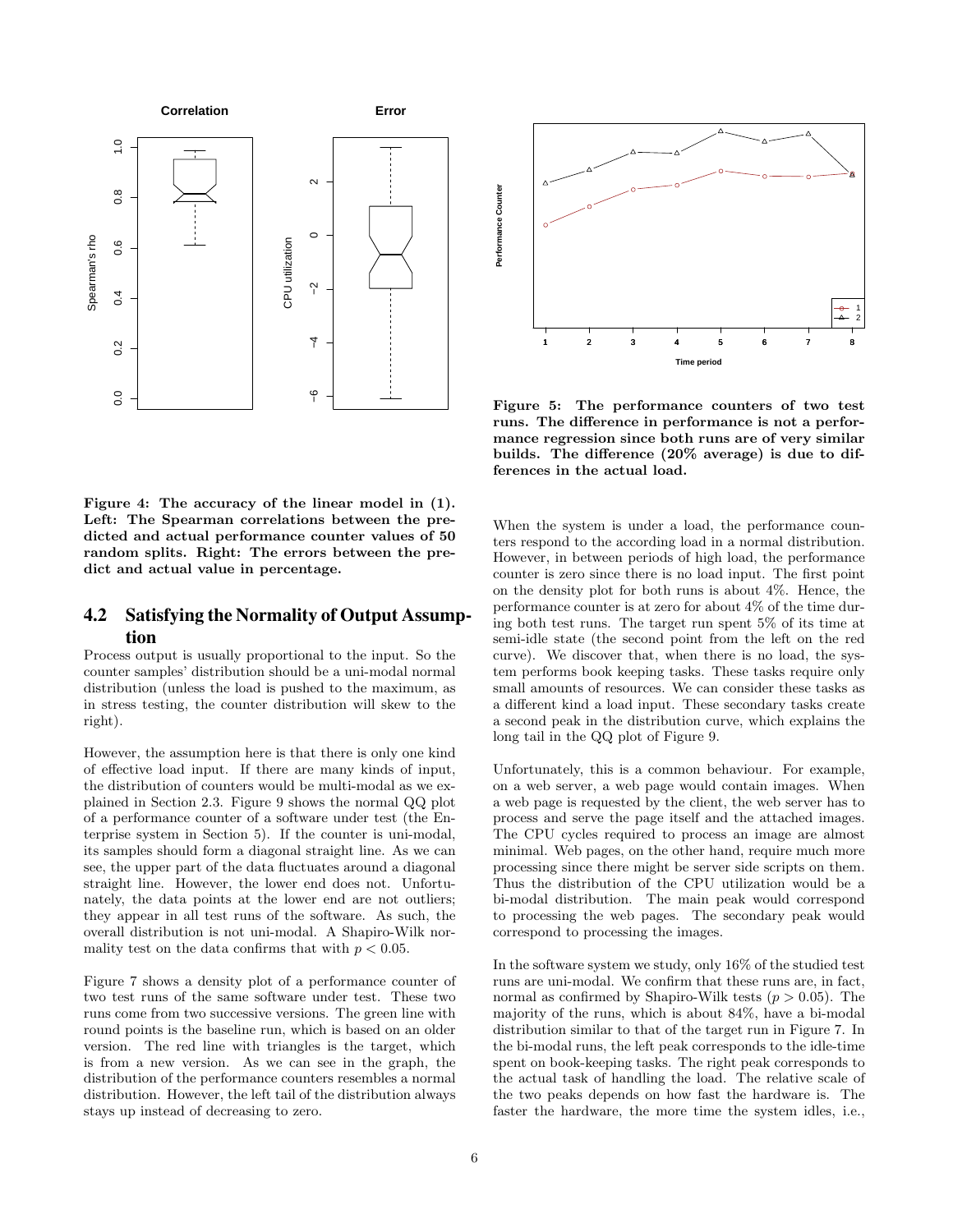

Figure 6: The scaled performance counters of two test runs in Figure 5. We scale the performance counter according to the load to minimize the effect of load differences between test runs. The average difference between the two runs is only 9% as compared to 20% before scaling.



Figure 7: Density plot of two test runs.

the left peak will be higher. The slower the hardware, the less time the system has to idle because it has to use more resource to process the load. The right peak will be higher and the left peak might not be there. The two runs shown in Figure 7 are on relatively standard equipment. Figure 8 shows another two test runs that are performed on better hardware configurations. As we can see, the left peaks in the density plots are more prominent in the runs with better hardware.

#### *4.2.1 Proposed Solution*

Our proposed solution is to filter out the counters' samples that correspond to the secondary task. The solution works because performance regression testing is interested in the performance of the system when it is under load, i.e., when performance counters record relatively high values. Small deviations are of no interest.



Figure 8: Density plot of another two different test runs. These two runs are on a better hardware system so the left peak is much higher than the two runs in Figure 7.

To implement the filtering solution, we derive a simple algorithm to detect the local minima, i.e., the lowest point between the two peaks of a bi-modal distribution. Then, we simply remove the data points on the left of the local minima. The algorithm is similar to a high pass filter in an audio system. For example, after the filtering is applied, the first three points on the target run's density plot in Figure 7 (the red line with triangles) would become zeros.

An alternative solution is to increase the load as the server hardware becomes more powerful. The increased load will make sure that the system spends less time idling and more time processing the load, thus, removing the left peak. However, artificially increase the load for the sake of normality defeats the purpose of performance regression testing and compromises the ability to compare new tests to old tests.

#### *4.2.2 Evaluation*

Evaluation Approach. To evaluate the effectiveness of our filtering technique, we pick three major versions of the software system (the Enterprise system in Section 5) that we are most familiar with. For each run of the three versions, we generate a QQ plot and run the Shapiro-Wilk normality test to determine if the runs' performance counters are normal. Then, we apply our filtering technique and check for normality again.

Results. We first manually inspect the density plots of each run in the three versions. About 88% of the runs have a bi-modal distribution. About 66% do not have a normal distribution, i.e., the Shapiro-Wilk tests on these runs return  $p < 0.05$ . If the left peak is small enough, it will pass the normality test. After filtering, 91% of the non-normal runs become normal. We believe this demonstrates the effectiveness of our filtering solution.

Example. Figure 10 shows the QQ plot of the same data as in Figure 9 after our filtering solution. As we can see, the data points are clustered more around the diagonal line. This means that the distribution is more normal. We perform the Shapiro-Wilk normality test on the data to confirm.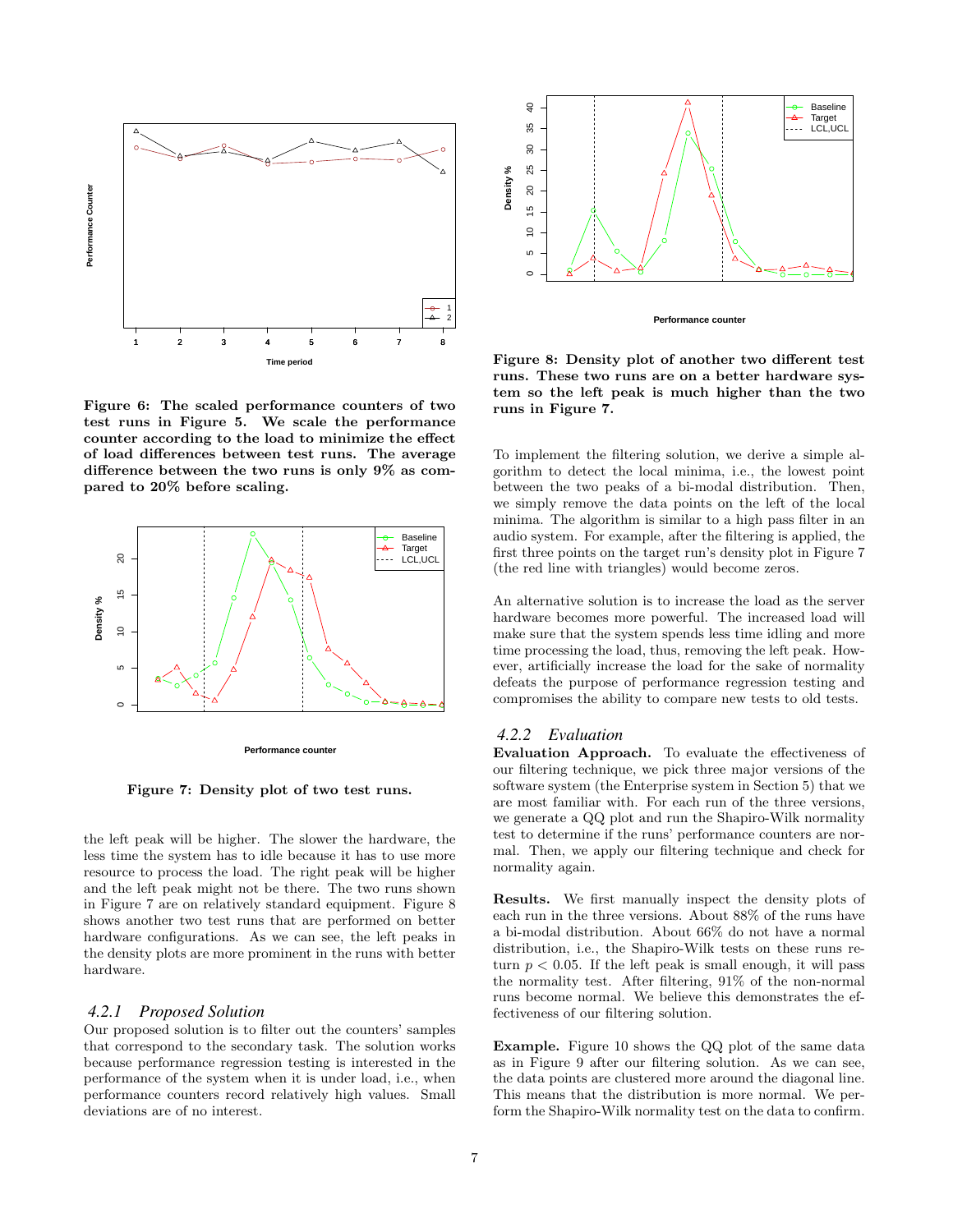

Figure 9: Normal QQ plot of CPU utilization counters. We show only 100 random samples of CPU utilization from the run to improve readability.

The test confirms that the data is normal  $(p > 0.05)$ . We can now use the counter data to build a control chart.

## 5. CASE STUDIES

In this section, we describe the two case studies that we conduct to evaluate the effectiveness of our control charts based approach for detecting performance regressions.

#### 5.1 Case Study Design

To measure the accuracy of our approach: a) We need to pick a software system with a repository of good and bad tests. b) For each test in the repository we use the rest of the tests in the repository as baseline tests. We build a control chart using these tests to create the control limits. These control limits are, then, used to score the picked test. c) We measure the violation ratio and determine whether a test has passed or failed. d) We measure the precision and recall of our approach using the following formulas by comparing against the correct classification of a test:

$$
precision = \frac{|classified\ bad\ runs \cap actual\ bad\ runs|}{|classified\ bad\ runs|} \tag{3}
$$

$$
recall = \frac{|classified\ bad\ runs \cap actual\ bad\ runs|}{|actual\ bad\ runs|} \tag{4}
$$

There are three criteria that we considered in picking the case studies. We pick two case studies that fit these criteria. The first case study is a large and complex enterprise software system (denoted as Enterprise system). The second one is a small and simple open-source software (denoted as DS2). Table 1 shows a summary of the differences between the two case studies.

Which performance counters should be analyzed? In the Enterprise system, the focus of the performance regres-



Figure 10: Normal QQ plot of the performance counters after our filtering process. The data is the same as in the QQ plot of Figure 9. After we remove the data that corresponds to the idle-time tasks, the distribution becomes normal.

| Factor                  | Enterprise | DS <sub>2</sub> |
|-------------------------|------------|-----------------|
| Functionality           | Telecommu- | F.-             |
|                         | nication   | Commerce        |
| Vendor's business model | Commercial | Open-source     |
| Size                    | Large      | Small           |

Yes, use CPU

Unknown Known

Real Injection

No, use all

Complexity Complex Simple

Known counter to ana-

Determining kinds of

Source of performance re-

lyze

performance

gression

Table 1: Properties of the two case studies

sion tests is to keep the CPU utilization low because the engineers already know that CPU is the most performance sensitive resource. On the other hand, the DS2 system is new. We do not know much about its performance characteristic. Thus, we have to analyze all performance counters.

What kind of performance regression problems can we detect? In the Enterprise system, the testers' classification of the test results is available. Hence, we can calculate the precision and recall of our approach on real-life performance problems. However, we do not know what kind of performance regression problems our approach can detect since we cannot access the code. On the other hand, we have the code for DS2. Thus, we inject performance problems, which are well known in practice [8], into the code of DS2 and run our own test runs.

What is the threshold for the violation ratio? For the enterprise system, we study the impact of different violation ratios. For the DS2 system, we show an automated technique to determine the threshold. The technique can be used for the enterprise system as well.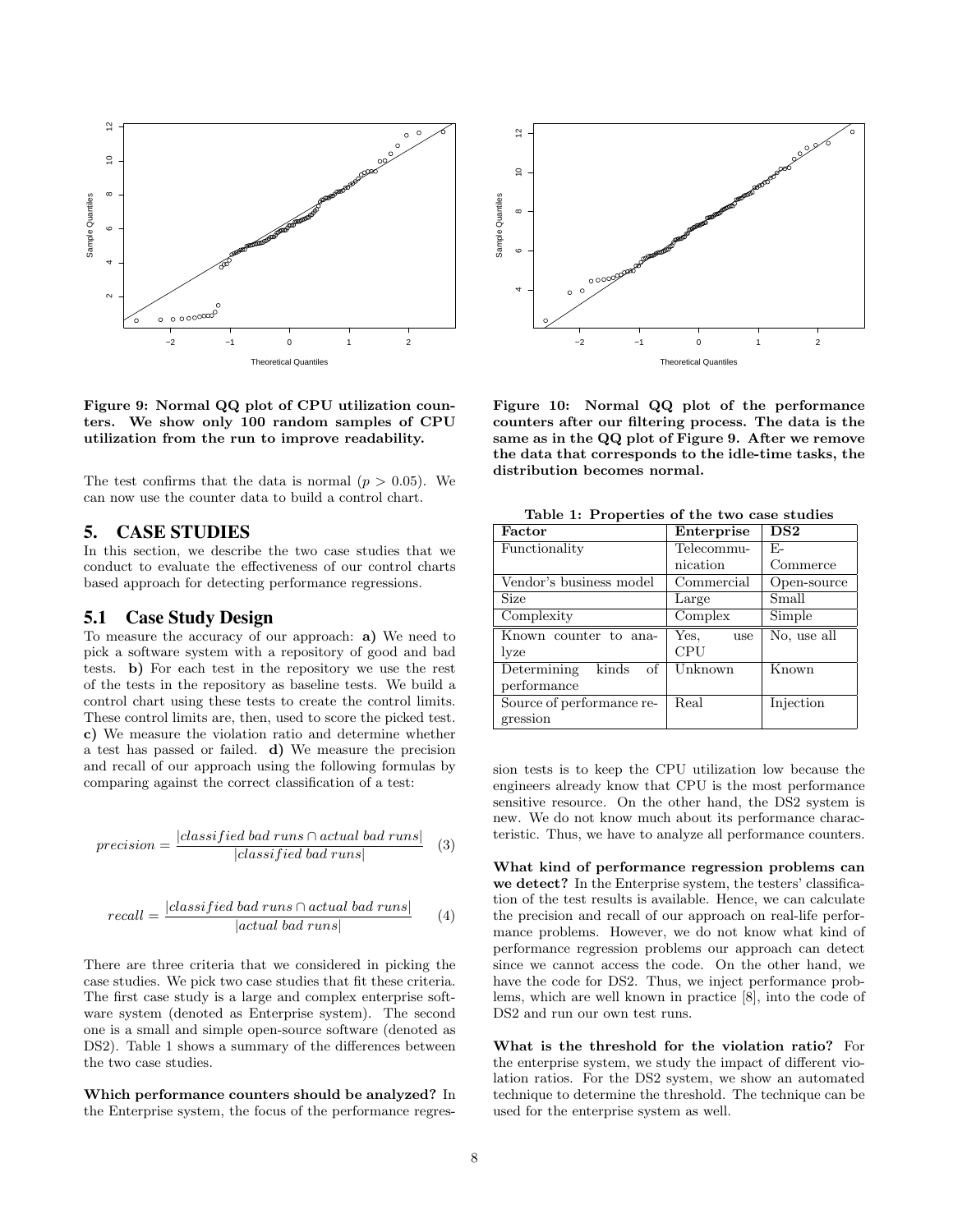

Figure 11: The accuracy of our automated approach compared the engineers' evaluation in the Enterprise case study.

### 5.2 Case study 1: Enterprise system

The system is a typical multiple-tier server client architecture. The performance engineers perform performance regression tests at the end of each development iteration. The tests that we use in this study exercise load on multiple subsystems residing on different servers. The behaviour of the subsystems and the hardware servers is recorded during the test run. The test engineers then analyze the performance counters. After the runs are analyzed, they are saved to a repository so test engineers can compare future test runs with these runs.

We pick a few versions of the software that we are most familiar with for our case study. There are about 110 runs in total. These runs include past passed runs without performance regressions and failed runs with performance regressions. We note that we also used this dataset to evaluate the effectiveness of the scale and the filter processing in Section 4.1 and Section 4.2.

#### *5.2.1 Evaluation Approach*

We first establish the baseline for our comparison. We do this with the help of the engineers. For each test run, we ask the engineers to determine if the run contains performance regressions, i.e., it is a bad run, or not, i.e., it is a good run. We used the engineers' evaluation instead of ours because we lack domain knowledge and may be biased.

We compare our classifications with the engineers' classification and report the accuracy. However, we need to decide on a threshold, t, such that if the violation ratio  $V_x > t$ , run  $x$  is marked as bad. For this study we explore a range of values for  $t$ , to understand the sensitivity of our approach to the choice of t.

#### *5.2.2 Results*

Figure 11 shows the precision, recall, and F-measure of our approach. The threshold increases from left to right. We hide the actual threshold values for confidentiality reasons.

Table 2: Dell DVD store configuration

| Property                              | Value          |
|---------------------------------------|----------------|
| Database size                         | Medium $(1GB)$ |
| Number of threads                     | 50             |
| Ramp rate                             | 25             |
| Warm up time                          | 1 minutes      |
| Run duration                          | 60 minutes     |
| Customer think time                   | $0$ seconds    |
| Percentage of new customers           | 20%            |
| Average number of searches per order  | 3              |
| Average number of items returned in   | 5              |
| each search                           |                |
| Average number of items purchased per | 5              |
| order                                 |                |

When the threshold increases, our classifier marks more runs as bad, in which case the precision (blue with circles) will increase but the recall (red with triangles) will decrease. The f-measure (brown with pluses) is maximized when both the precision and recall are at the optimum balance. The higher the f-measure, the better the accuracy. The f-measure is highest when the precision is 75% precision and the recall is 100%.

Our approach can identify test runs having performance regressions with  $75\%$  precision and  $100\%$  recall in a real software project.

☎

✆

#### 5.3 Case study 2: Dell DVD store

 $\overline{a}$ 

✝

The Dell DVD store (DS2) is an open-source three-tier web application [5] that simulates an electronic commerce system. DS2 is typically used to benchmark new hardware system installations. We inject performance regressions into the DS2 code. Using the original code, we can produce good runs. Using the injected code, we can produce bad runs.

We set up DS2 in a lab environment and perform our own tests. The lab setup includes three Pentium III servers running Windows XP and Windows 2008 with 512MB of RAM. The first machine is the MySQL 5.5 database server [15], the second machine the Apache Tomcat web application server [17]. The third machine is used to run the load driver. All test runs use the same configuration as in Table 2. During each run, all performance counters associated with the Apache Tomcat and MySQL database processes are recorded.

#### *5.3.1 Evaluation Approach*

Create data. We perform the baseline runs with the original code from Dell. We note, though, that one particular database connection was not closed properly in the original code. So we fix this bug before running the tests. Then, we perform the bad runs with injected problems. In each of these bad runs, we modify the JSP code to simulate common inefficient programming mistakes that are committed by junior developers [8]. Table 3 shows the scenarios we simulate. Each of these scenarios would cause a performance regression in a test run.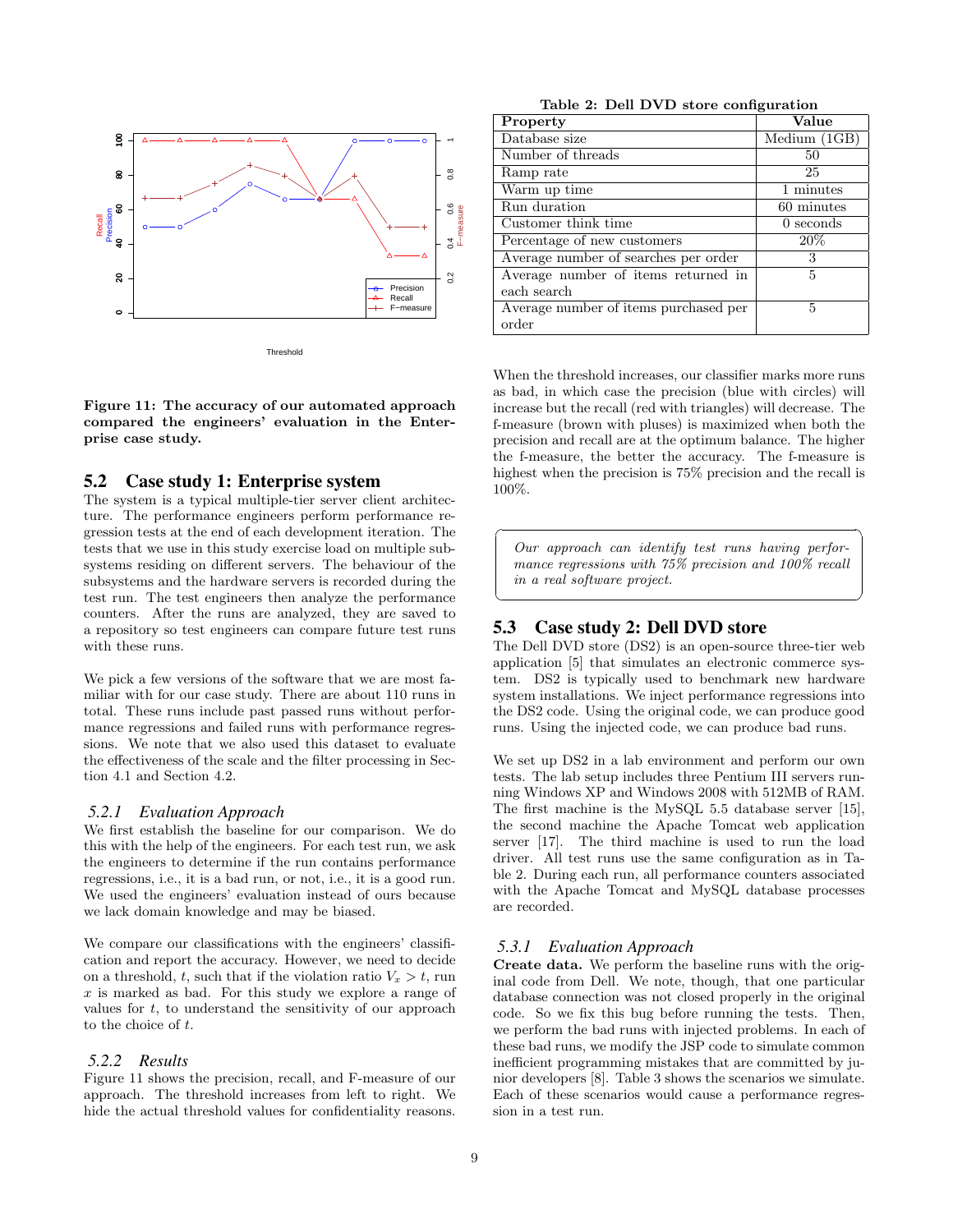Table 3: Common inefficient programming scenarios

| Scenario       | Good                   | Bad                    |
|----------------|------------------------|------------------------|
| Query          | Limit the number of    | Get everything then    |
| limit          | rows returned by the   | filter on the<br>web   |
|                | database to what will  | server                 |
|                | be displayed           |                        |
| System         | Remove unnecessary     | Leave debug log        |
| print          | debug log printouts    | printouts in the code  |
| $DB$ con-      | Reuse database con-    | Create new connec-     |
| nection        | nections when possi-   | tions for every query  |
|                | ble                    |                        |
| in-<br>Key     | Create database        | Forget to create index |
| $\frac{d}{dx}$ | index for frequently   | for frequently used    |
|                | used queries           | queries                |
| in-<br>Text    | Create full-text index | Forget to create full- |
| $\frac{d}{dx}$ | for text columns       | text index for text    |
|                |                        | columns                |

Procedure. We derive a procedure that use control charts to decide if a test run has performance regressions given the good baseline runs. The input of this procedure would be the counters of the new test runs and the counters of the baseline runs.

- Step 1 Determining violation ratio thresholds for each counter: In this step, we only use the baseline runs to determine a suitable threshold for each counter. For each counter and for each baseline run, we create a control chart using the that run as a target test and the remaining runs as baseline. Then we measure the violation ratio of that counter on that run. We define the threshold for that counter as the maximum violation ratio for all baseline runs. For example, we have five baseline runs. The violation ratios of the Tomcat's page faults per second counter of each run are 2.5%, 4.2%, 1.4%, 4.2%, and 12.5%. The threshold of the page faults counter of this baseline set is 12.5%.
- Step 2 Identifying out-of-control counters: For each counter in the target test run, we calculate the violation ratio on the control chart built from the same counter in the baseline runs. If the violation ratio is higher than the threshold in Step 1, we record the counter and the violation ratio. For example, if the Tomcat's page faults per second counter's violation ratio is greater than 12.5%, we consider the page faults counter as out-of-control. We present the counters ordered in the amount of violation relative to the threshold.

The result of the procedure for each target run on a set of baseline runs is a list of out-of-control counters and the corresponding violation ratio. For example, Table 4 shows the result of the analysis where the target is one run with the system print problem (see Table 3) using five good runs as baseline. The first column is the counter name. The next column is the threshold. For example, the threshold for MySQL IO read bytes/s is 8.3% which means that the highest violation ratios among the five good runs is 8.3%.

| Table 4: Target run: System print, Baseline: Good |  |  |
|---------------------------------------------------|--|--|
| runs 1, 2, 3, 4, and 5                            |  |  |

| Counter                      | Threshold Violation |         |
|------------------------------|---------------------|---------|
|                              |                     | Ratio   |
| $MySQL IO$ read bytes/s      | $8.3\%$             | $9.7\%$ |
| Tomcat pool paged bytes      | $19.4\%$            | 83.3%   |
| Tomcat IO data bytes/s       | $9.7\%$             | 98.6%   |
| Tomcat IO write bytes/s      | $9.7\%$             | 98.6%   |
| Tomcat IO data operations/s  | $8.3\%$             | $100\%$ |
| Tomcat IO write operations/s | $8.3\%$             | 100%    |

The last column is the violation ratio. As we can see, since the Tomcat process has to write more to the disk in the bad run, the top four out-of-control counters are Tomcat IO related.

#### *5.3.2 Results*

Table 5 shows the results of our test runs with the five inefficient programming scenarios as described in Table 3. We performed ten good runs and three runs for each scenario. Due to space constraints, we show the number of out-ofcontrol counters and the average violation ratio for five good runs and one run for each scenario. We note that for the DS2 system, most of the performance counters are already normally distributed. So only scaling, as described in Section 4.1 is required.

As we can see from the first five rows of Table 5, when we use one of the good runs as the target against other good runs as baseline, the number of out-of-control counters and the average violation ratios are low. Two out of the five runs do not have any out-of-control counters. The other three runs have average violation ratios of 13.15%, 13.6%, and 27.7%. Since we pick the  $5^{th}$  and  $95^{th}$  percentiles as the lower and upper limits, a 10% violation is expected for any counter. Thus 13% violation ratio is considered low.

The bottom five rows of Table 5 show the results for the problematic runs using the good runs as baseline. The number of out-of-control counters and the average violation ratios are high except for the DB connection scenario (DC). In summary, our proposed approach can detect performance regressions in four out of the five scenarios.

We later find that, for the DC scenario, the new version of the MySQL client library has optimizations that automatically reuse existing connections instead of creating extra connections. So even though we injected extra connections to the JSP code, no new connection is created to the MySQL server. This false negative case further validates the accuracy of our approach.

Our approach can identify four out of five common inefficient programming scenarios.

☎

✆

# 6. RELATED WORK

To the best of our knowledge, there are only three other approaches that aim to detect regressions in a load test. Foo et al. [7, 6] detect the change in behaviour among the

 $\overline{a}$ 

✝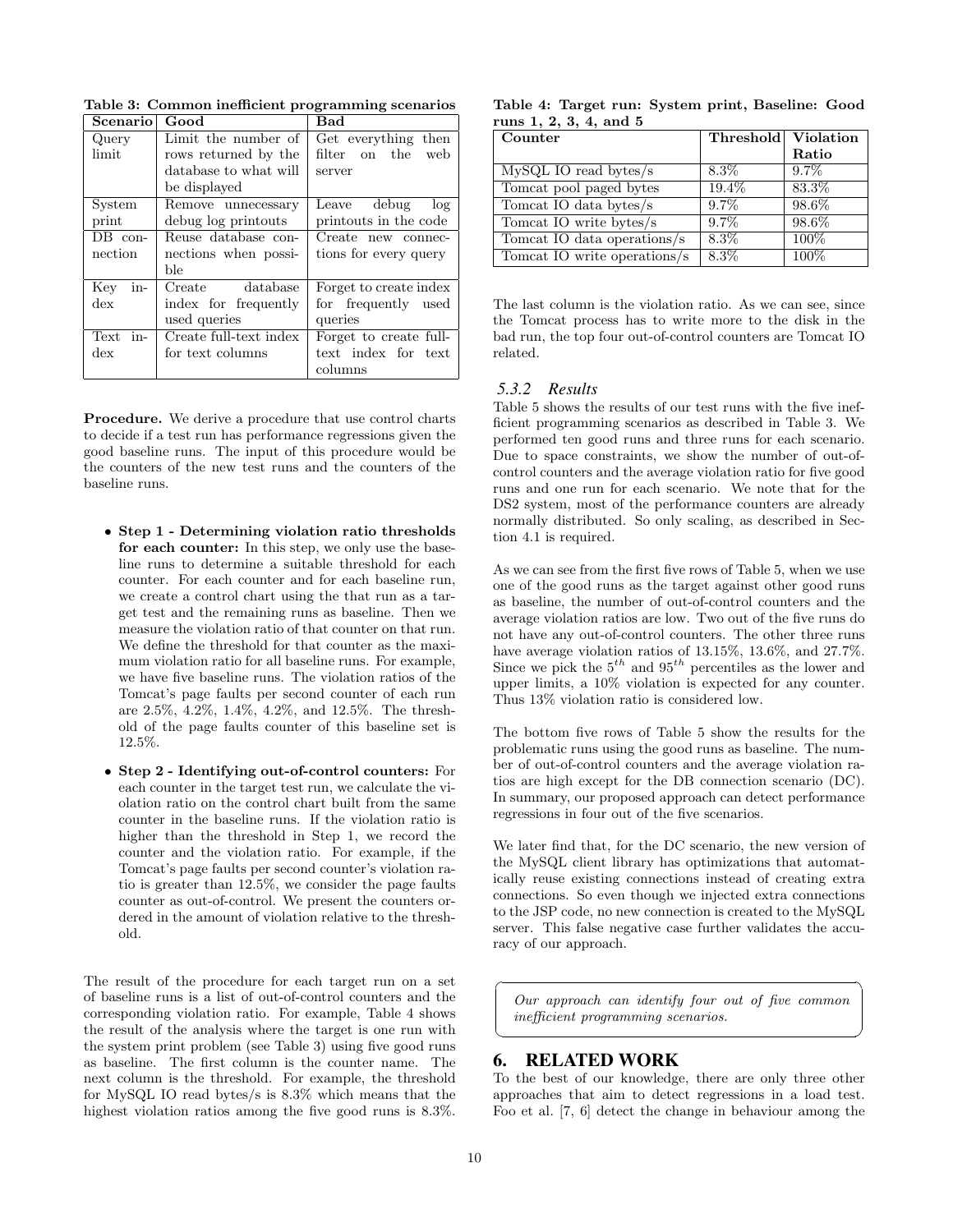| Target          | <b>Baseline</b> runs       | $\#$ out-of-   | Average   |
|-----------------|----------------------------|----------------|-----------|
| run             |                            | control        | violation |
|                 |                            | counters       | ratio     |
| GO <sub>1</sub> | GO $2, \overline{3, 4, 5}$ | $\overline{2}$ | 13.15%    |
| GO <sub>2</sub> | GO 1, 3, 4, $5$            | $\theta$       | <b>NA</b> |
| GO <sub>3</sub> | $\overline{GO1, 2, 4, 5}$  | 3              | 27.7%     |
| GO 4            | GO 1, 2, 3, $5$            | 5              | 13.6%     |
| GO 5            | GO $1, 2, 3, 4$            | $\overline{0}$ | N A       |
| QL              | GO $1, 2, 3, 4, 5$         | 14             | 81.2%     |
| <b>SP</b>       | GO 1, 2, 3, 4, 5           | 6              | 81.7%     |
| $\overline{DC}$ | GO $1, 2, 3, 4, 5$         | $\overline{2}$ | 12.5%     |
| ΚI              | GO 1, 2, 3, 4, 5           | $\overline{2}$ | 100%      |
| TI              | GO 1, 2, 3, 4, 5           | 17             | 71.2%     |

Table 5: Analysis results for Dell DVD Store

GO - Good, QL - Query limit, SP - System print, DC - DB connection, KI - Key index, TI - Text index (See Table 3 for description of the problematic test runs)

performance counters using association rules. If the differences are higher than a threshold, the run is marked as a bad run for further analysis. Malik et al. [13] use a factor analysis technique called principal component analysis to transform all the counters into a small set of more distinct vectors. Then, they compare the pairwise correlations between the vectors in the new run with those of the baseline run. They were able to identify possible problems in the new run. Other approaches analyze the execution logs. For example, Jiang et al. [11, 12] introduced approaches to automatically detect anomalies in performance load tests by detecting out-of-order sequences in the software's execution logs produced during a test run. If the frequency of the outof-order sequences is higher in a test run, the run is marked as bad.

Our evaluation shows that the accuracy of control charts based approach is comparable to previous studies that also automatically verify load tests. Foo et al. [7]'s association rules approach, which also uses performance counters, achieved 75% to 100% precision and 52% to 67% recall. Jiang et al. [11]'s approach, which uses execution logs, achieved around 77% precision. Our approach reaches comparable precision (75%) and recall (100%) on the Enterprise system. However, it is probably not wise to compare precision and recall across studies since the study settings and the evaluation methods are different.

There are also other approaches to detect anomalies during performance motoring of production systems. Many of these techniques could be modified to detect performance regressions. However, such work has not been done to date. For example, Cohen et al. [4] proposed the use of a supervised machine learning technique called Tree-Augmented Bayesian Networks to identify combinations of related metrics that are highly correlated with faults. This technique might be able to identify counters that are highly correlated with bad runs. Jiang et al. [10] used Normalized Mutual Information to cluster correlated metrics. Then, they used the Wilcoxon Rank-Sum test on the metrics to identify faulty components. This approach can be used to identify problematic subsystems during a load test. Chen et al. [2] also suggest an approach that analyzes the execution logs to identify prob-

Table 6: Practitioners' feedback on the three approaches

| Approach Strength |                          | Weakness              |
|-------------------|--------------------------|-----------------------|
| Foo               | et   Provide support for | Complicated to ex-    |
| al. $[7]$         | root cause analysis      | plain                 |
|                   | of bad runs              |                       |
| Malik<br>et.      | Compresses coun-         | Complicated to com-   |
| al. $[13]$        | ters into a small        | municate findings due |
|                   | number of impor-         | to the use of com-    |
|                   | tant indices             | pressed counters      |
| Control           | Simple and easy to       | No support for root   |
| charts            | communicate              | cause analysis        |

lematic subsystems. Cherkasova et al. [3] develop regressionbased transaction models from the counters. Then they use the model to identify runtime problems.

# 7. FEEDBACK FROM PRACTITIONERS

To better understand the differences and similarities between our, Foo et al. [7]'s, and Malik et al. [13]'s approach. We sought feedback from performance engineers who have used all three approaches.

The feedback is summarized in Table 6. In general, the strength of our approach compared to the other two approaches is the simplicity and intuitiveness. Control charts quantify the performance quality of a software into a measurable and easy to explain quantity, i.e., the violation ratio. Thus performance engineers can easily communicate the test results with others. It is much harder to convince the developers that some statistical model determined the failure of a test than to say that some counters have many more violations than before. Because of that, practitioners felt that our control charts approach has a high chance of adoption in practice.

The practitioners noted that a weakness of our approach is that it does not provide support for root cause analysis of the performance regressions. Foo et al. [7], through their association rules, can give a probable cause to the performance regressions. With that feedback, we are currently investigating the relationship between different performance counters when a performance regression occurs. We conjecture that we can also use control charts to support root cause analysis.

The practitioners also noted that our approach to scale the load using a linear model might not work for systems with complex queuing. Instead, it might be worthwhile exploring the use of Queuing Network models to do the scaling for such systems. We are currently trying to find a software system that would exhibit such a queuing profile to better understand the negative impact of such a profile on our assumptions about the linear relation between load inputs and load outputs.

## 8. CONCLUSION

In this study, we propose an approach that uses control charts to automated detect performance regressions in software system. We suggest two techniques that overcome the two challenges of using control charts. We evaluate our approach using test runs of a large commercial software system